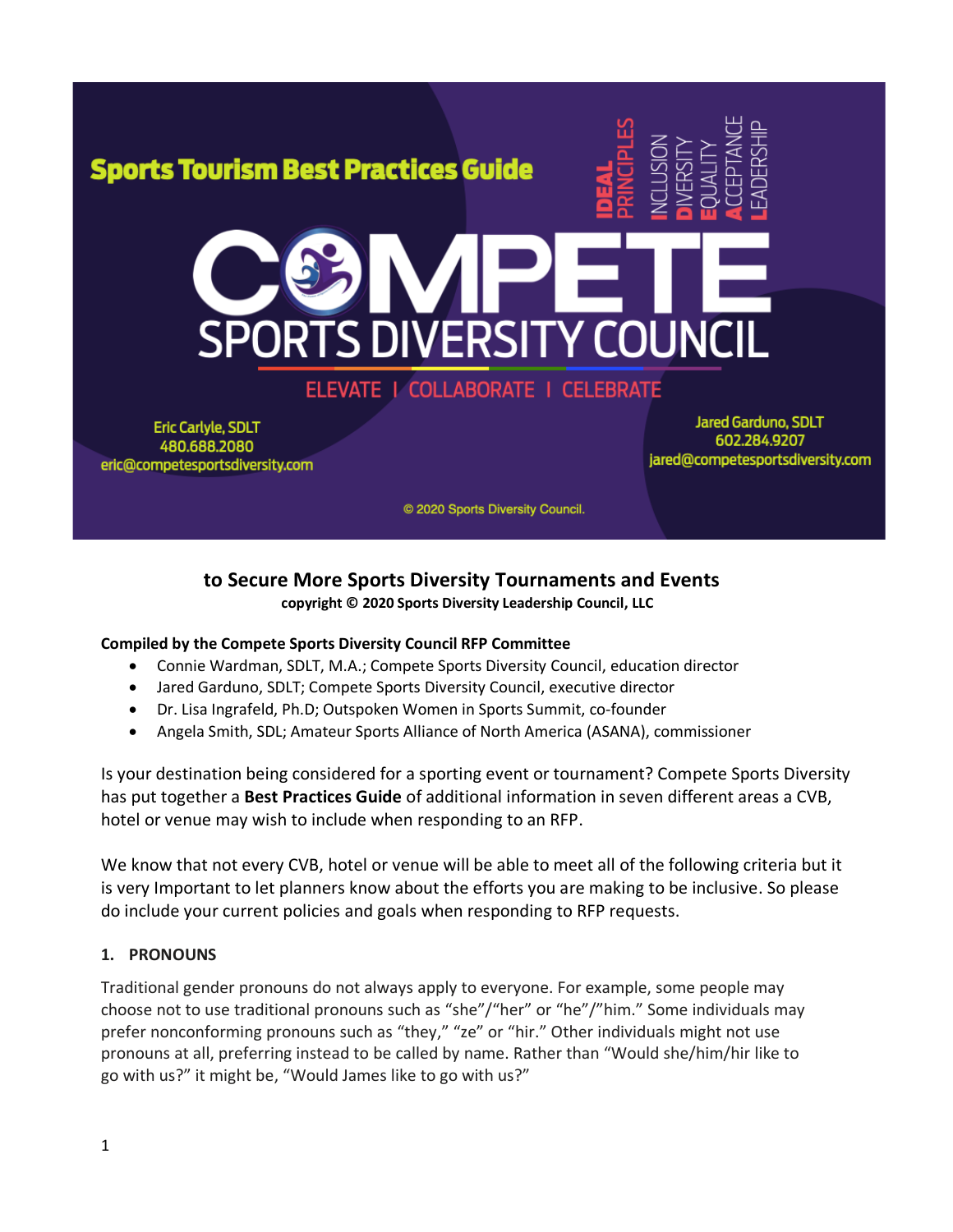Below is a chart of some common pronouns people use. This is not a complete list.

| Subject       | Object       | Possessive    | Possessive       | Reflexive             |
|---------------|--------------|---------------|------------------|-----------------------|
|               |              |               | Pronoun          |                       |
| <b>He</b>     | <b>Him</b>   | <b>His</b>    | <b>His</b>       | Himself               |
| "He played"   | "I saw him"  | "His cup"     | "That is his"    | He sees himself       |
| She           | Her          | <b>Hers</b>   | <b>Hers</b>      | Herself               |
| "She played"  | "I saw her"  | "Her cup"     | "That is hers"   | She sees herself      |
| They          | Them         | <b>Theirs</b> | <b>Theirs</b>    | Themselves            |
| "They played" | "I saw them" | "Their cup"   | "That is theirs" | "They see themselves" |
| Ze (or Zie)   | Hir          | Hir           | <b>Hirs</b>      | Hirself               |
| "Ze played"   | "I saw hir"  | "Hir cup"     | "That is Hir"    | "Ze sees hirself"     |

**Q.** How do I know what pronoun to use when addressing someone?

**A.** It's perfectly appropriate to ask a person, "what pronouns do you use?" or "what should I call you?"

Another easy way is to say, "Hi, I'm Hiro and I use he/his/him pronouns. What about you?" **Ask the organization that is submitting an RFP if they have any pronoun preferences.** 

**Q.** Where are common places I should consider listing my pronouns?

**A.** Common places include adding it to your email signature, social media accounts (particularly LinkedIn) and on name tags or badges.

#### **2. MEMBERSHIPS AND COMMUNITY SUPPORT**

#### **Memberships**

If you are a member of specific diversity organizations, like the Compete Sports Diversity Council, be actively involved and then proudly tell others and share the organization's information. The more active you can be in your membership organizations, the more effective you can be in helping individuals, organizations and communities become better, stronger and more effective.

#### **Community Support**

If your organization sponsors a local softball team, just booked a major LGBTQ+ sports tournament or is offering a scholarship to an underserved community, please be sure to let everyone know. People want to support organizations that both share and actively support their same values.

#### **3. TRAINING, EMPLOYEE RECRUITING, ANTI-DISCRIMINATION AND COMPANY POLICIES**

#### **Training**

Many organizations are finding it beneficial to provide diversity training for their employees. There are many types of diversity training. Beyond the traditional training, there are also additional types that target groups or industries with specific needs. Other training might include courses on sexual harassment, implicit bias, ableism, racism, misogyny, ethnocentrism, homophobia, biphobia, transphobia and lack of scientific knowledge.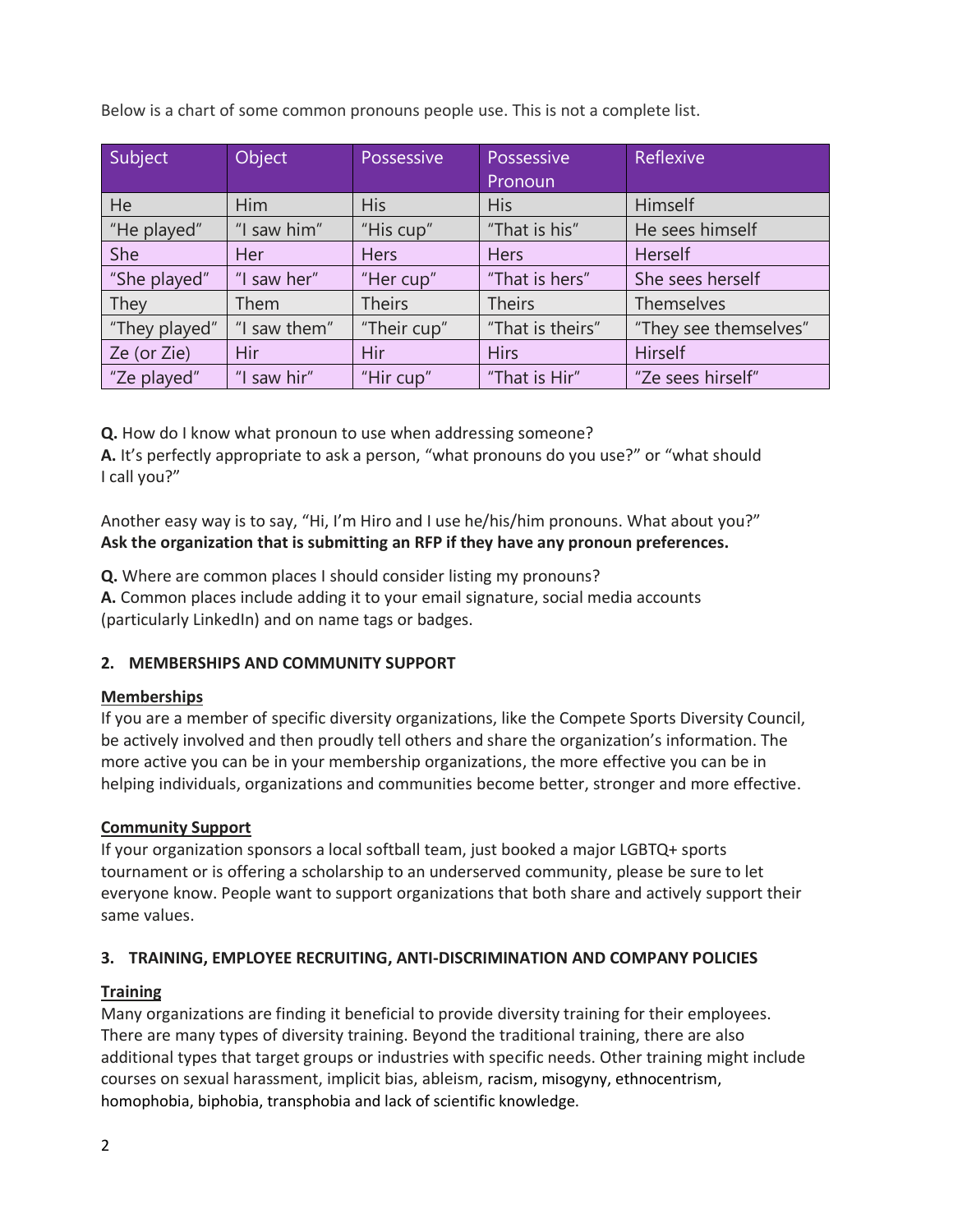If your organization has completed a diversity training program, we encourage you to list your specific training on your website as well as other marketing materials (including event proposals). And include any training in which you've participated that goes beyond traditional diversity training.

And if your organization is sports related, we recommend that you consider the Compete Sports Diversity Leadership Designation program or the Compete Sports Diversity Certification program.

#### **Employee Recruiting**

Does your organization actively recruit a diverse staff? Do you pay above minimum wage? Do you offer benefits to all employees, especially healthcare? And does that also include same-sex partner benefits? For many planners, it is important to support businesses that support everyone they employ.

#### **Anti-Discrimination**

You can show your support for diversity by showcasing your organization's anti-discrimination policy – or by creating one if you do not have one currently. An all-encompassing policy should address sex, gender (expression and identity), race, ethnicity, religion, nationality, veteran status, disability status and sexual orientation. It should also include processes for investigation and complaints.

Does your company have a retaliation policy (for example, you make a complaint against someone and that person retaliates against you, the retaliation itself is a violation)? A retaliation policy can include your organization's staff and also your guests/customers who experience abusive, racist or homophobic behavior from the staff while in your hotel or attending your CVB or venue's event.

#### **Company Policies**

Organizations should not have a ban on staff participation in political activities on their personal time, e.g., participating in a Black Lives Matter rally or posting on their social media accounts. However, you may want to have a policy that employees may not incite violence or use hate speech on their personal time; then be sure to include what the consequences would be for an employee who violates that policy.

#### **4. GUEST OPTIONS, ACCESSIBLE SERVICES, CHILDCARE OPTIONS, MEALS AND DINING**

#### **Guest Options**

Concierges and hospitality employees should be educated about appropriate options to offer disabled guests and customers for things like dining, entertainment, transportation, etc. This should also include local vendors/retailers who are POC-owned and LGBTQ+-owned and/or supportive businesses. If you are a Compete Sports Diversity Council member, we can assist you with contacts and resources in your community.

#### **Accessible Services**

How good is your signage? Does your hotel, event or venue offer easily read signage directing guests/customers to elevators and accessible services? Does it include signs in Braille for blind guests/customers? And what is the proximity to accessible leisure activities or services to get guests/customers with limited mobility to those places, e.g., airport shuttles, local car and shuttle services?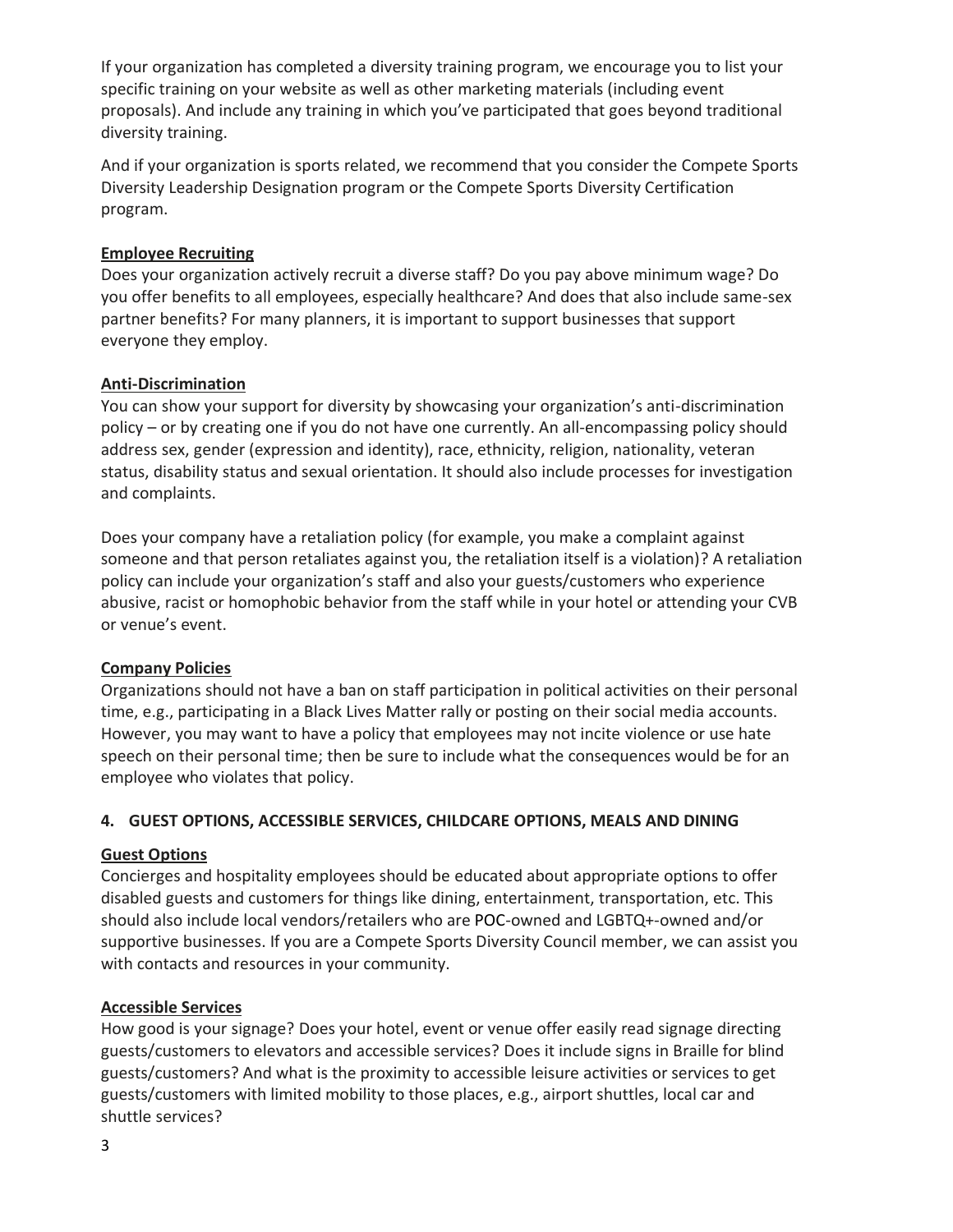Is there a staff member who knows sign language for guests who are deaf? Can the hotel or venue provide someone or recommend someone to sign for the event?

#### **Childcare Options**

Are there nearby affordable licensed childcare options? Are cribs available for hotel rooms? This is particularly important to parents attending conferences or sporting events.

#### **Meals and Dining**

Does your hotel have a wide array of food options for vegetarians, vegans, those with food sensitivities such as gluten, and other religious or dietary needs? If not, is your chef able to prepare those for unexpected requests or are those options available in the neighborhood that you can bring in for a guest?

#### **5. GENDER NEUTRAL BATHROOMS AND RECYCLNG**

#### **Gender Neutral Bathrooms**

Are gender neutral bathrooms available? Are they easily found and accessible? Do you provide baby changing stations in all your bathrooms?

#### **Recycling**

Climate change is one of the biggest threats to our civilization. Does your hotel or venue recycle and if so, do you also offer recycling in public spaces? What about in-room recycling for hotels? Also, do your restaurants participate in any programs that donate perishable food to local food banks or send food to nursing homes, etc.? Many groups have a strong charitable mission and would appreciate knowing what you are doing to serve your own community.

#### **6. SAFETY AND SECURITY**

Does your hotel or venue have a written safety plan in place for both a natural disaster and a threat to your group? What is your plan for a shelter-in-place situation? Do you have the capacity to provide updated messages for guests via your lobby and in-room TVs?

Does your hotel or venue have one or more automated external defibrillators (AED) on site as well as someone on staff trained to use it until EMT's arrive? A safety plan should include locations of all AED machines, exits in case of a fire, etc. It should also include the location and directions to the closest hospital or firehouse.

Regarding any potential threat situation, who is the head of your security, the person a group should call who will help them coordinate with the authorities? Also, do your elevators require key cards to access hotel or venue room floors or can any member of the public gain unimpeded access to all floors?

#### **7. OTHER**

#### **Dealing With COVID-19**

What extra precautions are you and your employees taking to address the COVID-19 epidemic so people feel safe staying with, eating at or attending a function at your hotel or venue? Are you following CDC guidelines? Do you do daily temperature checks on employees; are they all wearing masks? And are the masks cloth or are they see-through material so people can still see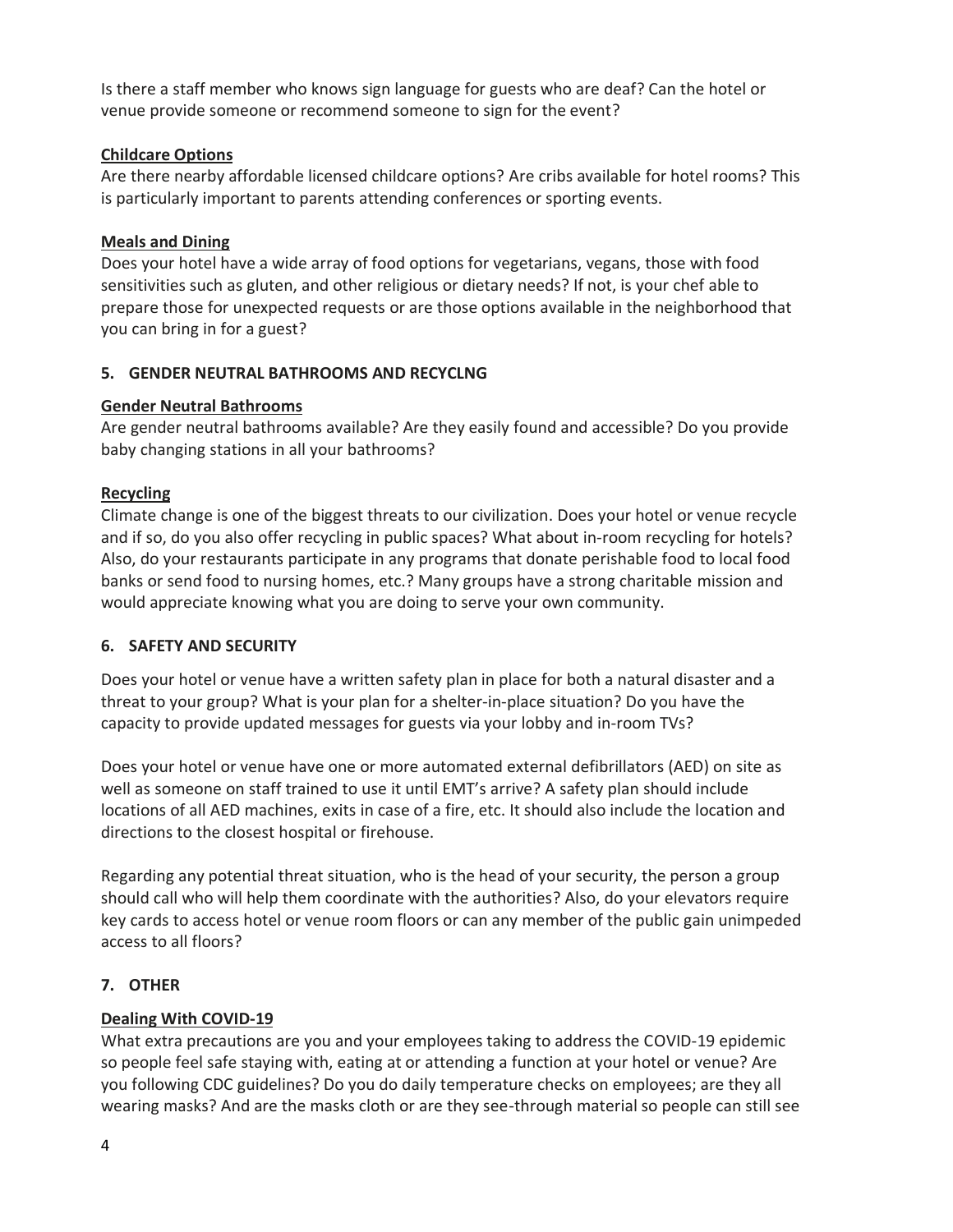your people smile? How are you sanitizing the kitchen, restaurants, lobbies and guest rooms in your hotel? Do you have hand sanitizing stations throughout near frequently touched areas? Are you including hand sanitizers in each guest room?

What safety measures do you require of your guests coming into the hotel or venue? If you require masks and guests aren't wearing one, do you have masks to give them? And do you have a policy in place about how to handle guests who refuse to wear one?

#### **CONCLUSION**

We hope that you have found this Sports Tourism Best Practices Guide to Secure More Sports Diversity Tournaments and Events a valuable tool. We encourage you to let us know how you are using it, and if you have a suggestion for something we have overlooked, we hope you will share it with us so this becomes a living document that helps us all improve!

#### **MISSION**

Compete Sports Diversity is the global network of LGBTQ+ athletes, sports fans, leaders and allies sharing resources and connections that empower our community and promote diversity and inclusion.

#### **OUR LEADERSHIP COMMITTEE**

**Angela Smith, SDL**; Amateur Sports Association of North America, commissioner (ASANA) **Connie Wardman, SDLT**; Compete Sports Diversity Council, education director **Connor Shane, SDL;** USA Racquetball, director of national events **Eric Carlyle, SDLT;** Compete Sports Diversity, CEO **Jake Mason, SDL;** USA Dodgeball, president **Jared Garduno, SDLT;** Compete Sports Diversity Council, executive director **John Deffee;** North American Gay Amateur Athletic Association, commissioner (NAGAAA) **Ken Scearce, SDL;** Sin City Classic, tournament director **Larry Ruiz, SDL;** Greater Los Angeles Softball Association, commissioner **Molly Lenore, SDL;** Former New York Gay Flag Football, commissioner **Sam Lehman;** NAGAAA, business development/NGFFL, treasurer **Shigeo Iwamiya, SDL**; National Flag Football League, commissioner (NGFFL)

#### **ABOUT COMPETE SPORTS DIVERSITY**

Compete Sports Diversity is the Global Leader in Sports Diversity and has been publishing Compete Magazine, the world's only LGBTQ+ sports magazine since 2006. The Compete Sports Diversity Council (CSDC) is comprised of over 125 member organizations reaching over 250,000 participating members. The CSDC educates and unites our members to build a more diverse, powerful and prosperous sports community. The CSDC connects recreational and professional sports organizations, connects sports leaders with their peers and with corporate and community partners, including corporate sponsors and travel and tourism providers. The CSDC educates and unites its members through its Sports Diversity Leader (SDL) Designation Program, Member Certification Program, business building conferences as well as consulting, one-on-one mentoring, webinars and virtual courses. Visit CompeteSportsDiversity.com for more information.